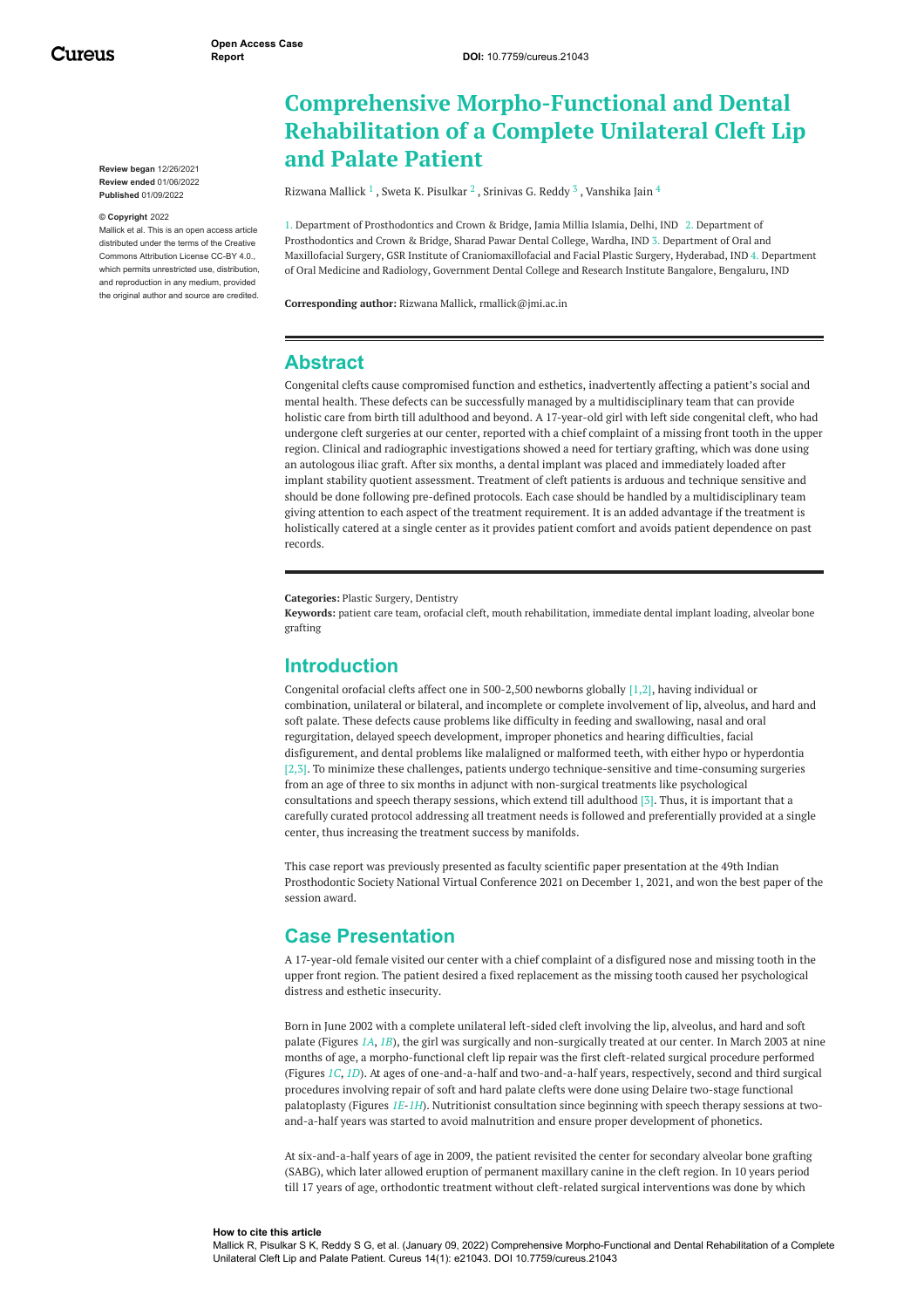best possible occlusion was achieved; however, the malformed tooth did not allow adequate space closure between the left central incisor and canine. At 17 years of age, rhinoplasty was done in May 2019 to address the chief complaint of the disfigured nose, which also reduced episodes of nasal congestion faced by the patient (Figures *[1I](#page-1-0)*, *[1J](#page-1-0)*).

<span id="page-1-0"></span>

**FIGURE 1: A: Patient at six months with unoperated clefts. B: After repair of the cleft lip at six months. C: Patient's esthetics after repair of cleft lip (front view). D: Patient's esthetics after repair of cleft lip (worm's eye view). E: Unoperated cleft of the palate. F: After repair of the cleft of the soft palate at one-and-a-half years. G: After repair of the cleft of the hard palate at two-and-a-half years (intra-oral). H: After repair of the cleft of the hard palate at two-and-a-half years (worm's eye view). I: Patient at 17 years before tonsillectomy. J: Patient at 17 years after tonsillectomy.**

Clinical and radiographic assessments done after six months confirmed the presence of malformed permanent left lateral incisor with external root resorption, making it non-salvageable. It also showed inadequate bone for dental implant thus requiring tertiary alveolar grafting. At 18.5 years of age in December 2020, tertiary grafting was done using a combination of autogenous corticocancellous anterior iliac bone graft and platelet-rich fibrin. Cortical perforation of the recipient site was performed followed by graft beveling and adaptation, which was stabilized using titanium screws (Figure *[2A](#page-2-0)*). The defect was slightly overcompensated accounting for inadvertent graft resorption. Post-operative follow-ups showed no complications with satisfactory surgical sites healing. Bone regeneration was confirmed using a cone-beam computed tomography (CBCT) scan recorded six months after grafting, which presented an Enemark score of 2 (Figure *[2B](#page-2-0)*).

A 4.0 x 1 2 mm titanium dental implant (TitanGrade 4, blasted etched implant surface, Bredent GmbH Co, Senden, Germany) was placed in grafted site at an insertion torque of 30 Ncm. Primary implant stability quotient (ISQ) was assessed using Penguin RFA device (Integration Diagnostics Sweden AB, Gothenburg, Sweden), which showed a value of 74 (Figure *[2C](#page-2-0)*), thus enabling immediate loading, which was done using cement-retained polymethyl methacrylate temporary prosthesis. A CBCT was also recorded at this stage to act as a base level recording (Figure *[2D](#page-2-0)*).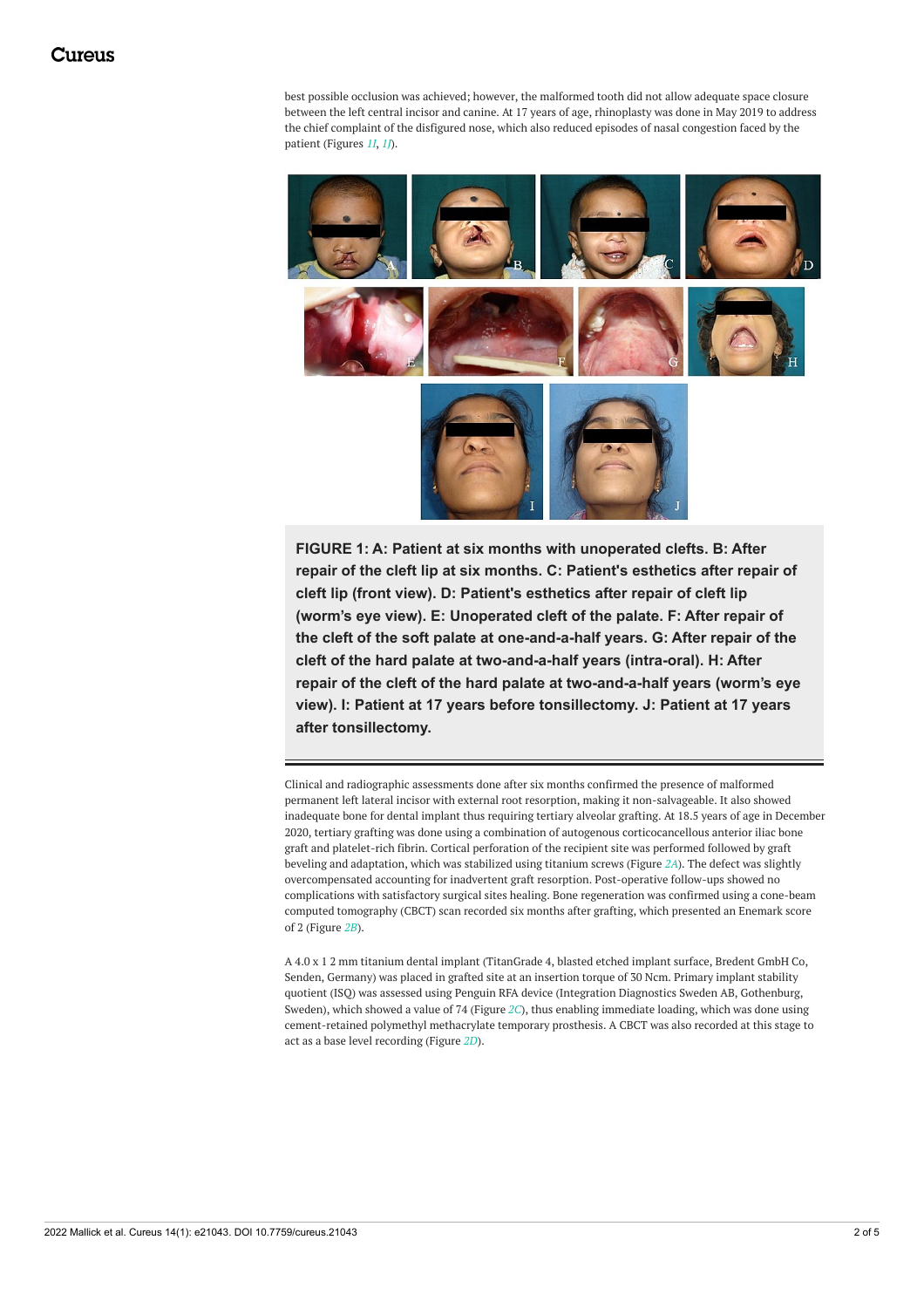## Cureus

<span id="page-2-0"></span>



**FIGURE 2: A: Iliac graft stabilized in defect using titanium screw during tertiary grafting. B: Cone-beam computed tomography scan recorded six months after grafting. C: Primary ISQ recording. D: CBCT recorded after implant placement.**

CBCT, cone-beam computed tomography.

Three months after immediate loading, the temporary prosthesis was replaced with a screw-retained definitive porcelain-fused-to-metal crown (Figure *[3A](#page-3-0)*). Before its placement, ISQ was re-assessed, which was an enhanced value of 80 (Figure *[3B](#page-3-0)*). At this point, the implant did not show mobility with the presence of healthy gingival tissue and universal probing depths of 2-3 mm. Initial osseointegration of the dental implant was evident in the recorded CBCT, which showed no radiolucency at the implant-bone surface. Enhanced osseointegration was evident in the increased ISQ value recorded three months later at the time of definitive prosthesis placement.

The patient was successfully rehabilitated using a dental implant, which was immediately loaded thus decreasing treatment time. This significantly improved patient's esthetics and helped address her chief complaints (Figures *[3C](#page-3-0)*-*[3F](#page-3-0)*). The surgical procedures done during infancy till the age being a young adult along with orthodontic intervention, speech therapy sessions, and nutritionist support helped overcome the problems of feeding, nasal regurgitation, jaw development, and improved facial esthetics, and ensured the proper development of phonetics and healthy growth. The patient was satisfied with the last performed surgical procedure of rhinoplasty and rehabilitation of the missing tooth, which improved her esthetics and increased her confidence. All mentioned surgical and non-surgical procedures including dental rehabilitation were performed at a single cleft care center.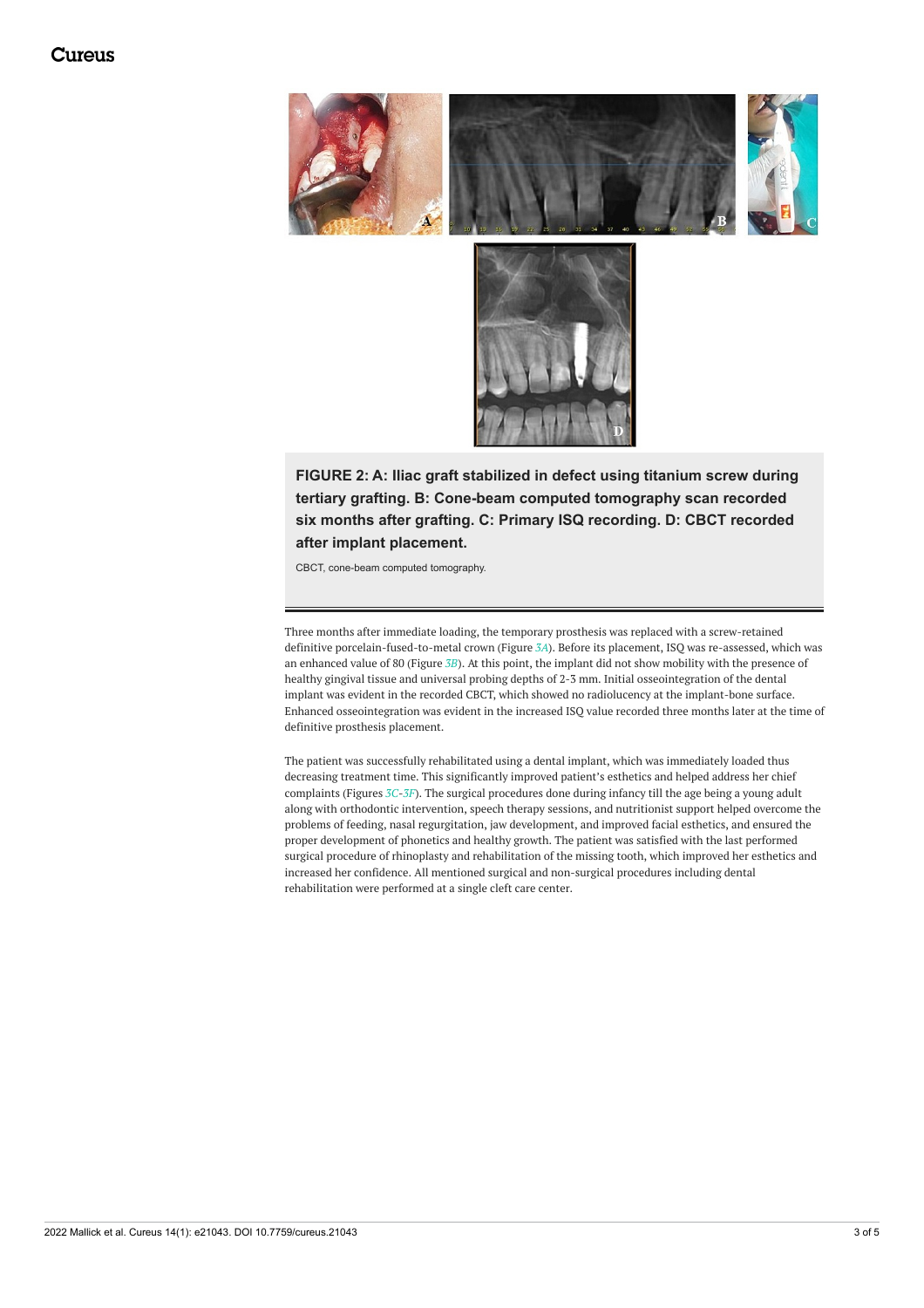### Cureus

<span id="page-3-0"></span>

**FIGURE 3: A: Definitive prosthesis in place. B: ISQ assessment prior to definitive crown cementation. C and D: Improvement in patient's esthetics following dental implant-based rehabilitation. E and F: Preand post-operative CBCT images.**

ISQ, implant stability quotient; CBCT, cone-beam computed tomography.

### **Discussion**

India sees numerous congenital cleft cases with a comparatively smaller number of comprehensive care centers. Each case is a unique presentation and requires sequential treatment for prediction of outcomes and potential complications, providing scope for modifications. A lack of a universal treatment approach was found by de Ladeira and Alonso who highlighted the absence of evidence-based surgical cleft treatment [4]. Repairing soft palate before hard palate prevented growth inhibition subsequently negating the need for additional surgical procedures like LeFort osteotomy [5]. Iliac bone graft was preferred over symphyseal graft because of the availability of larger graft volume and its corticocancellous nature. It also allowed simultaneous operations, decreasing intra-operative time, and avoided the potential risk of tooth devitalization and mental nerve injury associated with mandibular graft [6]. Recipient site perforation helped induce angiogenesis and early graft integration with the host site. The literature presents scarce data concerning the same; however, positive results, in this case, encourage further exploration of surgical techniques [7,8]. Undertaking tertiary grafting not only helped achieve the required bone dimension for implant placement but its subsequent loading using a dental implant will ensure a functional stimulation of the graft thereby preventing its loss over time.

Current cleft treatment strategies are focused on infant orthopedics, post-operative pain relief, cleft maxillary hypoplasia, perioperative steroids, and alveoloplasty with no mention of dental rehabilitation [4]. With respect to dental rehabilitation of cleft patients, no standardized protocol has been put forward except by Takahashi [9]. The presented case is one of the first about immediately loaded dental implant in alveolar cleft site except for a retrospective analysis done by Garcia et al. [10]. Thus, prospective studies evaluating